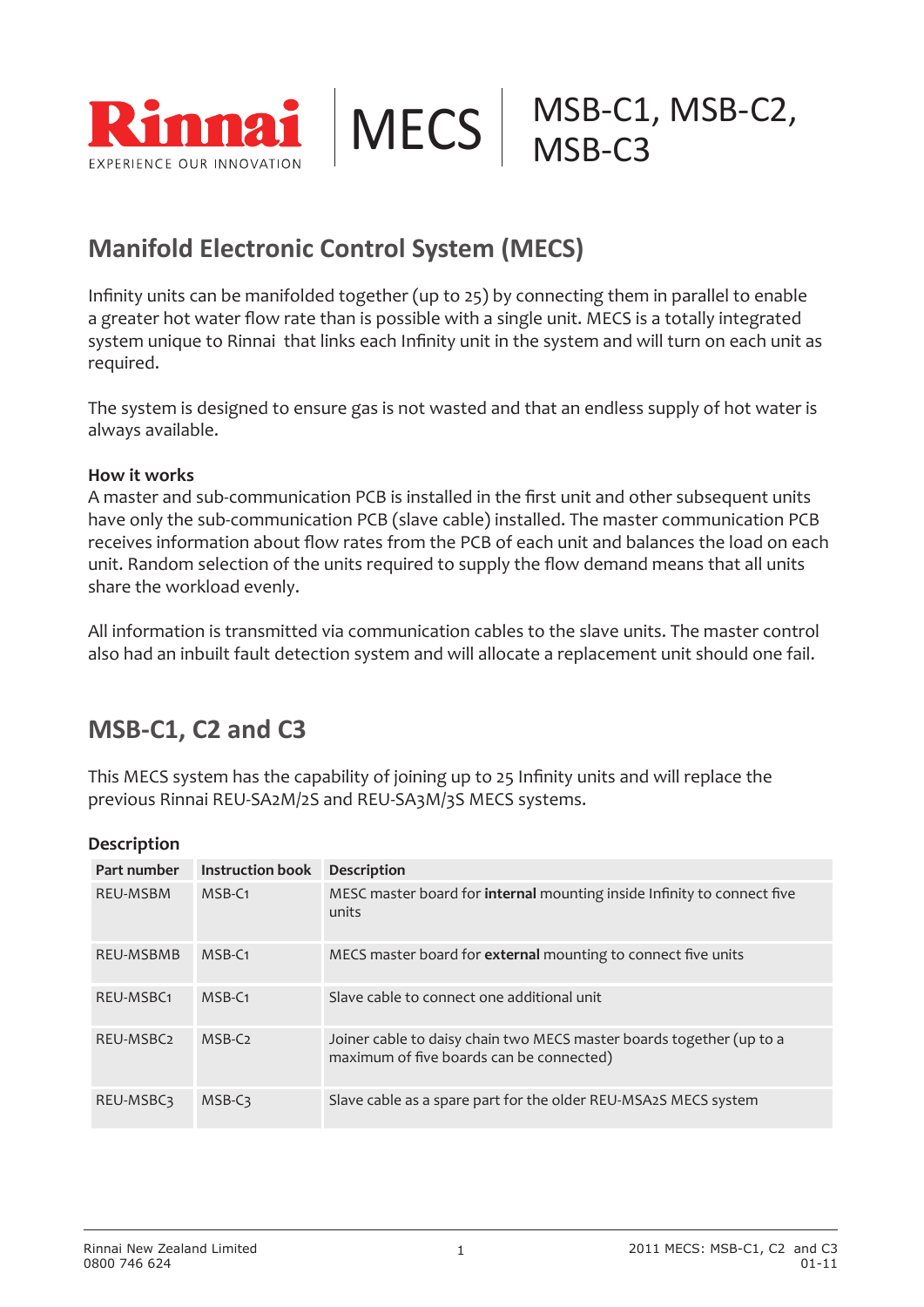

#### **What to use where**

| <b>Older MECS system</b> | New installs substitute | Replacement spare part |
|--------------------------|-------------------------|------------------------|
| REU-MSA2M                | <b>REU-MSBM</b>         | <b>REUMSBM</b>         |
| REU-MSA2S                | REU-MSBC <sub>1</sub>   | <b>REUMSBC3</b>        |
| REU-MSA3M                | <b>REU-MSBMB</b>        | <b>REUMSBMB</b>        |
| REU-MSA3S                | REU-SBC <sub>1</sub>    | REUMSBC <sub>1</sub>   |

| Decription              | Master                                                 |                         | Slave                    | Joiner                   |
|-------------------------|--------------------------------------------------------|-------------------------|--------------------------|--------------------------|
| Location                | Inside Infinity <sup>1</sup> External box <sup>2</sup> |                         |                          |                          |
| Part number             | <b>REU-MSBM</b>                                        | <b>REU-MSBMB</b>        | <b>REU-MSBC1</b>         | REU-MSBC2                |
| No. of water heaters    |                                                        |                         |                          |                          |
| $\overline{2}$          | $\mathbf{1}$                                           | $\mathbf{1}$            | $\overline{\phantom{a}}$ | $\overline{\phantom{a}}$ |
| $\overline{\mathbf{3}}$ | $\mathbf{1}$                                           | $\mathbf{1}$            | $\mathbf{1}$             |                          |
| $\overline{4}$          | $\mathbf{1}$                                           | $\mathbf{1}$            | $\mathbf{2}$             |                          |
| 5                       | $\mathbf{1}$                                           | $\mathbf{1}$            | $\overline{\mathbf{3}}$  | $\overline{\phantom{m}}$ |
| $\boldsymbol{6}$        | $\overline{2}$                                         | $\overline{2}$          | $\overline{2}$           | $\mathbf{1}$             |
| $\overline{7}$          | $\mathbf{2}$                                           | $\mathsf 2$             | $\overline{\mathbf{3}}$  | $\mathbf{1}$             |
| $\,8\,$                 | $\overline{2}$                                         | $\mathsf{2}$            | $\overline{4}$           | $\mathbf{1}$             |
| 9                       | $\overline{2}$                                         | $\mathsf{2}$            | 5                        | $\mathbf{1}$             |
| 10                      | $\overline{2}$                                         | $\mathsf{2}$            | 6                        | $\mathbf{1}$             |
| 11                      | $\overline{3}$                                         | $\overline{\mathbf{3}}$ | 5                        | $\overline{2}$           |
| 12                      | $\overline{\mathbf{3}}$                                | $\overline{\mathbf{3}}$ | $\mathbf 6$              | $\overline{2}$           |
| 13                      | $\overline{3}$                                         | $\overline{\mathbf{3}}$ | $\overline{7}$           | $\mathsf{2}$             |
| 14                      | $\overline{\mathbf{3}}$                                | $\overline{\mathbf{3}}$ | $\,8\,$                  | $\mathsf{2}$             |
| 15                      | $\overline{\mathbf{3}}$                                | $\overline{\mathbf{3}}$ | 9                        | $\mathsf{2}$             |
| 16                      | $\overline{4}$                                         | $\overline{4}$          | $\,8\,$                  | $\overline{\mathbf{3}}$  |
| 17                      | $\overline{4}$                                         | $\overline{4}$          | 9                        | $\overline{\mathbf{3}}$  |
| 18                      | $\overline{4}$                                         | $\overline{4}$          | 10                       | $\overline{\mathbf{3}}$  |
| 19                      | $\overline{4}$                                         | $\overline{4}$          | 11                       | $\overline{\mathbf{3}}$  |
| 20                      | $\overline{4}$                                         | $\overline{4}$          | 12                       | $\overline{\mathbf{3}}$  |
| 21                      | 5                                                      | 5                       | 11                       | $\overline{4}$           |
| 22                      | 5                                                      | 5                       | 12                       | $\overline{4}$           |
| 23                      | 5                                                      | 5                       | 13                       | $\overline{4}$           |
| 24                      | 5                                                      | 5                       | 14                       | $\overline{4}$           |
| 25                      | 5                                                      | 5                       | 15                       | $\overline{4}$           |

#### Refer Infinity model compatibility on next page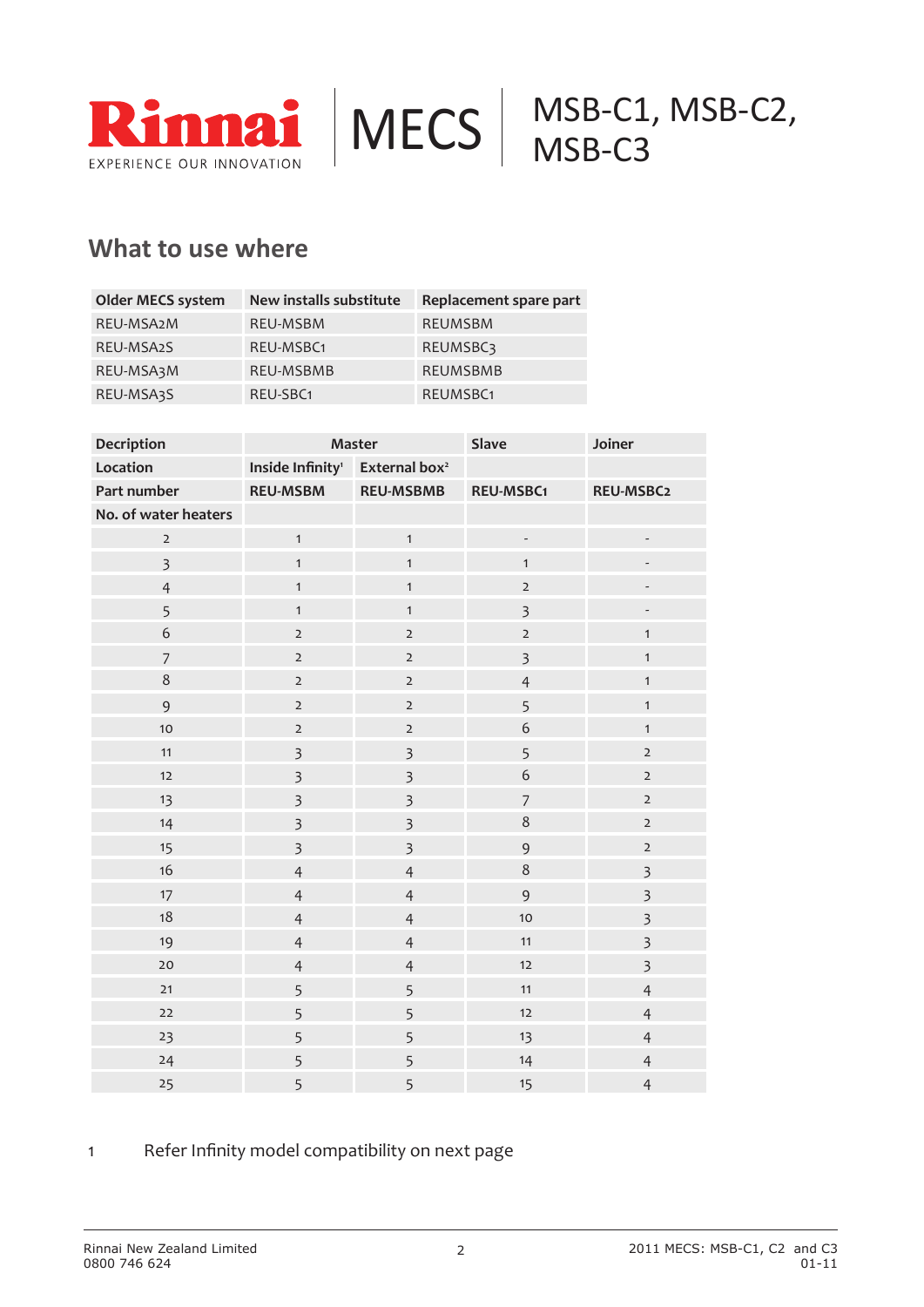



#### **Infinity model compatibility**

|                     | <b>Current model</b> | <b>Previous model</b> |
|---------------------|----------------------|-----------------------|
| HD <sub>200</sub>   | REU-VRM2632WC        |                       |
| HD <sub>200i</sub>  | REU-VR2632FFU        | REU-VM2632FFUG        |
| HD250               | REU-VR3237WC         | REU-VM3237WC          |
| HD <sub>250i</sub>  |                      | REU-VM3237FFUC        |
| XR <sub>26i</sub>   |                      | REU-V2632FFUG         |
| XR32                |                      | REU-V3237WG           |
| HD <sub>250</sub> E | REU-K3237WC          |                       |
| HD250Ei             | REU-3237FFUC         |                       |

- 2 Can be used for all above models, and MUST be used for all HD200 (REU-VM2630WC), XR & VT domestic models<sup>3</sup> and Efficiency24 (REU-K2430)
- 3 Reduced warranty applies to domestic models used in commercial applications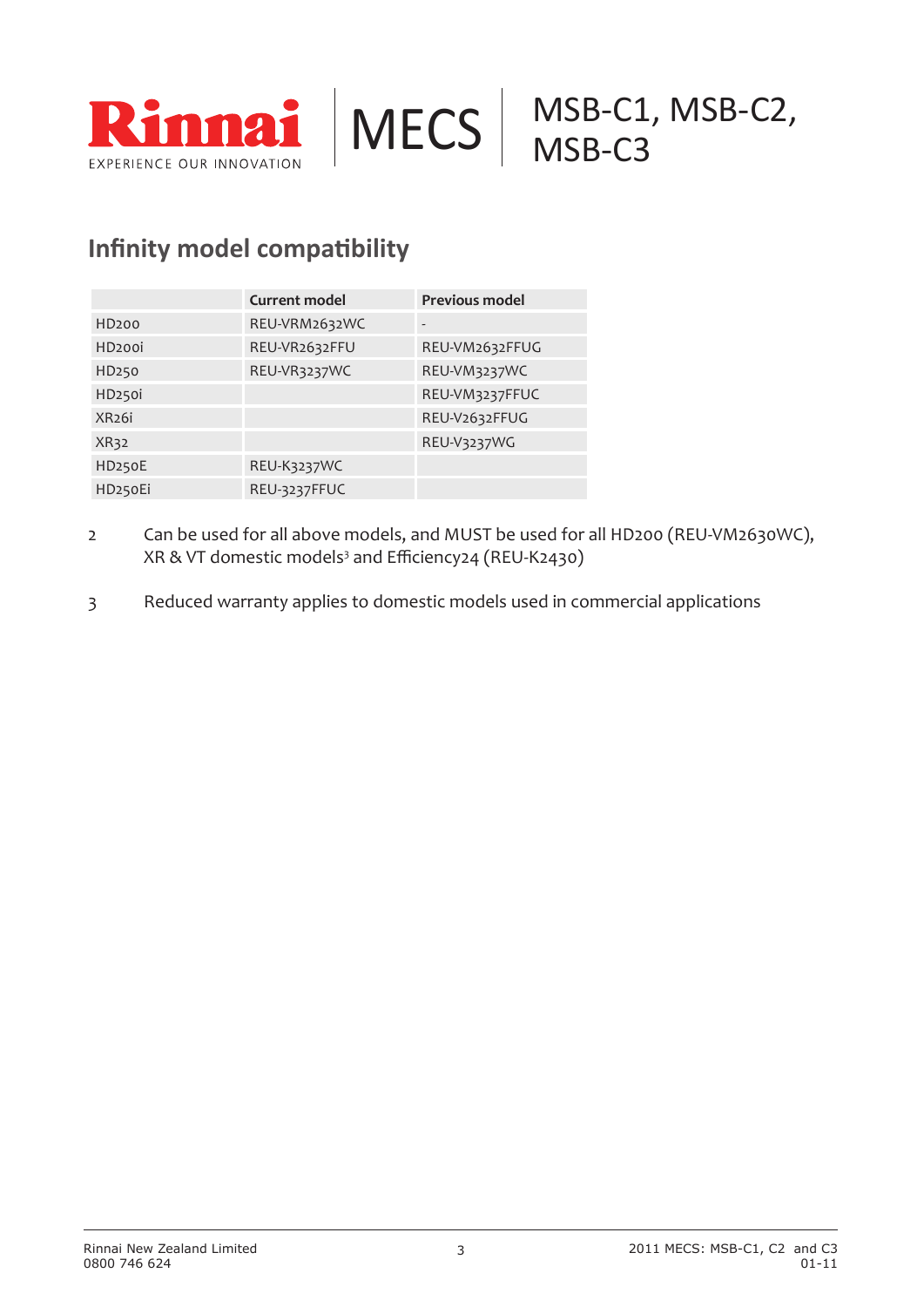#### Kit Components

### For Unit 1:

1) Remove the screw from the sheet metal reinforcement plate located at the bottom of the water heater cabinet, and then use it to secure the Control Board to the water heater cabinet.

2) Connect the connector from Communication Cable A (18 inch, 450 mm cable) to socket No. 1 on Control Board.





| MSB-M (Pack A)                                                                                                                                                                                                                                                                            | MSB-C1 (Pack B)                                                                                                                                                                                                                                                                |
|-------------------------------------------------------------------------------------------------------------------------------------------------------------------------------------------------------------------------------------------------------------------------------------------|--------------------------------------------------------------------------------------------------------------------------------------------------------------------------------------------------------------------------------------------------------------------------------|
| (For wiring Units 1 and 2)                                                                                                                                                                                                                                                                | (For wiring Units 3, 4 and 5)                                                                                                                                                                                                                                                  |
| Parts List<br>Part<br>Qty<br><b>Control Board</b><br><b>Communication Cable A</b><br>(18 in, 450 mm)<br><b>Communication Cable B</b><br>1<br>$(9.8 \text{ ft}, 3 \text{ m})$<br>Cable tie bracket<br>2<br>Cable tie<br>2<br><b>Instruction Sheet</b><br>bracket<br>$\mathcal{P}$<br>Screw | Parts List<br>Part<br>Qtv<br><b>Communication Cable B</b><br>$(9.8 \text{ ft}, 3 \text{ m})$<br>Cable tie bracket<br>$\mathcal{L}$<br>Cable tie<br>$\mathcal{P}$<br><b>Instruction Sheet</b><br>Note: One MSB-C1 is required<br>for each water heater (Units 3, 4,<br>and $5)$ |

3) Connect the connector from Communication Cable A to the 4-pin socket located at the top of the water heater control board. Communication Cable A ground wire terminal should be grounded with the PC board ground wire.

4) Attach the cable tie bracket to the bottom of the water heater cabinet using the existing screw. Loosely secure the cable tie through the bracket and around the communication cable. DO NOT TIGHTEN THE CABLE TIE AT THIS TIME - the Communication Cables B from the other water heaters must be secured by this cable tie.





If installing on a condensing water heater, refer to the additional instruction showing below. \*

## Manifold Electronic Control System Installation Instructions



#### Note:

- Up to 5 water heaters can be connected together using the MSB-M and MSB-C1 kits.
- When over 5 water heaters are connected together, MSB-M units are connected using MSB-C2 kits.
- If multiple MSB-M are used, then at least three water heaters should be connected to each MSB-M. Ex: With 7 water heaters, one MSB-M should control 4 water heaters and the other MSB-M should control 3 water heaters.
- United States & Canada: For use with Rinnai Tankless Water Heaters (except for models V53e, V53i and R63LSe which must use pressure activation valves, PVA).
- Please contact Rinnai if you have further questions on the applicable water heater models.

Disconnect all water heaters from their power source before carrying out the following installation procedures.



NOTE: The front cover panels of each water heater must be removed prior to completing the following installation procedures.

## **WARNING**



\* These condensing water heaters require a bracket for the control board:

> RC98HPi (REU-KA3237FFUD)/RC98HPe (REU-KA3237WD) /RC80HPi (REU-KA2530FFUD)/RC80HPe (REU-KA2530WD) /REU-KM3237FFUD/REU-KM3237WD/ REU-KM2635FFUD /REU-KM2635WD



Attach the control board to this bracket with one screw in Step 1.

Ground wire of Communication Cable A

Ground wire of

Communication Cable A



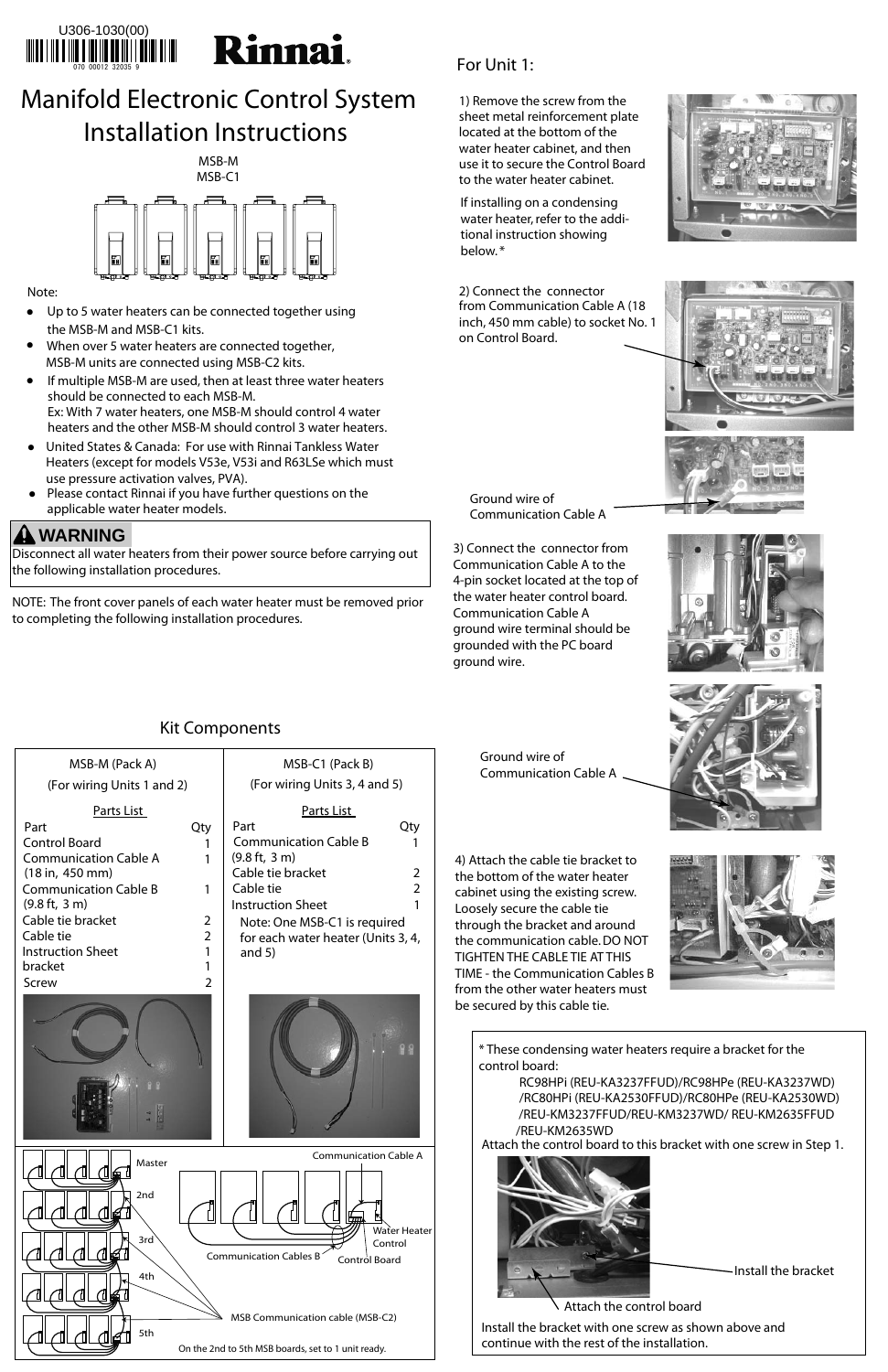#### For Units 2, 3, 4, and 5:

5) Run the 4-pin connector of Communication Cable B (9.8 ft, 3 m cable) up through the cable access in the bottom of Unit 1's cabinet.

9) Attach the cable tie bracket to the bottom of the water heater cabinet using the existing screw. Pull all of the excess cable up into Unit 2's cabinet, and then secure it tightly to the bracket using the cable tie.

10) Repeat steps 5 to 9 for Units 3, 4, and 5, as applicable.

Note: Communication Cable B for Unit 3 plugs into socket 3, Unit 4 plugs into socket 4, etc.

11) After making all of the connections to the Control Board, tighten all of the cable ties used to secure the Communication Cables.

12) Place the front cover panels back on each of the water heaters using (4) screws.

13) Restore power to the water heaters.



6) Connect the connector of the Communication Cable B to socket 2 on the Control Board. The Communication Cable B ground wire terminals should be grounded with the MSB ground wire and Communication Cable A ground wire terminal.

• The Control Board can electronically connect up to 25 water heaters.

8) Connect the 4-pin connector from Communication Cable B to the 4-pin socket located at the top of the water heater control board of Unit 2. Communication Cable B ground wire terminal should be grounded with the PC board ground wire.

- The temperature setting for all of the connected water heaters is controlled by the temperature controller connected to the water heater with the Master MSB Board. Temperature controllers connected to the other units will provide maintenance codes for their respective units.
- If water heaters do not use a temperature controller, the temperature setting for the water heater with the Master MSB board is used.
- If a water temperature over 140 degree F is desired, then an MCC-91 controller needs to be connected to Master Control Board.
- For proper operation, it is not recommended that different models be connected together. Combining different models may result in lower performance.
- The order in which each water heater operates is occasionally rotated to ensure equal usage among the entire system.









- When multiple water heaters are operating, they will attempt to supply equal amounts of hot water.
- On initial water flow demand, from 1 to 3 units which can be determined by Dip SW setting of Master MSB board will open their servos valves until flow demand is determined. See Dip SW table for open water flow valve. Only the necessary number of water heaters will begin to fire to meet demand. Water heaters not firing will close their valves.
- As the default setting, 3 units will open its servo valve until flow demand is determined.
- It is recommended that the dip switch settings on MSB boards other than the Master MSB board be set for 1 unit ready.
- When installation is completed, do a test run for all units.
- After the test run, check and clean the water filter on all units.

# System Operation

7) Run the other end of Communication Cable B through the cable access in the bottom of Unit 2's cabinet.

| LED 1 $\sim$ 5                                           | <b>EXPLANATION</b>                                                                                          |
|----------------------------------------------------------|-------------------------------------------------------------------------------------------------------------|
| Solid                                                    | Water flow servo valve is open when water<br>heater is in standby or working.                               |
| Flashing Slowly (1.2<br>sec on $/$ 0.5 sec off)          | Water flow servo valve is closed when water<br>heater is not operating.                                     |
| <b>Flashing Quickly</b><br>(0.5 sec on / 0.5 sec<br>off) | An error is detected. A temperature controller<br>must be connected to this unit to read the<br>error code. |
| ∩ff                                                      | No unit detected at this connection.                                                                        |

Indicator lights on the Control Board indicate the status of each of the water heaters as follows:

NOTE: In a recirculation system, in order to increase the temperature setting, it is necessary to turn off the power supply to the circulation pump, increase the temperature setting, and then turn the pump back on. No additional action is necessary when decreasing the temperature setting.

|         | 3 units ready (default)                                           | 2 units ready                 | 1 unit ready                 |
|---------|-------------------------------------------------------------------|-------------------------------|------------------------------|
| Dip SW  | No1 OFF<br>No <sub>2</sub> OFF                                    | No1 ON<br>No <sub>2</sub> OFF | No1 ON<br>No <sub>2</sub> ON |
| setting | $\Theta$<br><b>R</b><br>$\mathbf{G}$<br>8<br>£І<br>v<br><b>NO</b> | $\mathbb{Z}$<br>o<br>C<br>8   | $1 2 3 4 5 6 7 8$<br>m       |

LED 6 (Working with multiple MSB boards)

LED  $1 \sim 5$ 

Ground wires of Communication Cable B

Ground wire of Communication Cable B

#### **Dip SW table for open water flow servo valve**

When viewing the installed MSB board, the dip switch will be as shown below (upside down).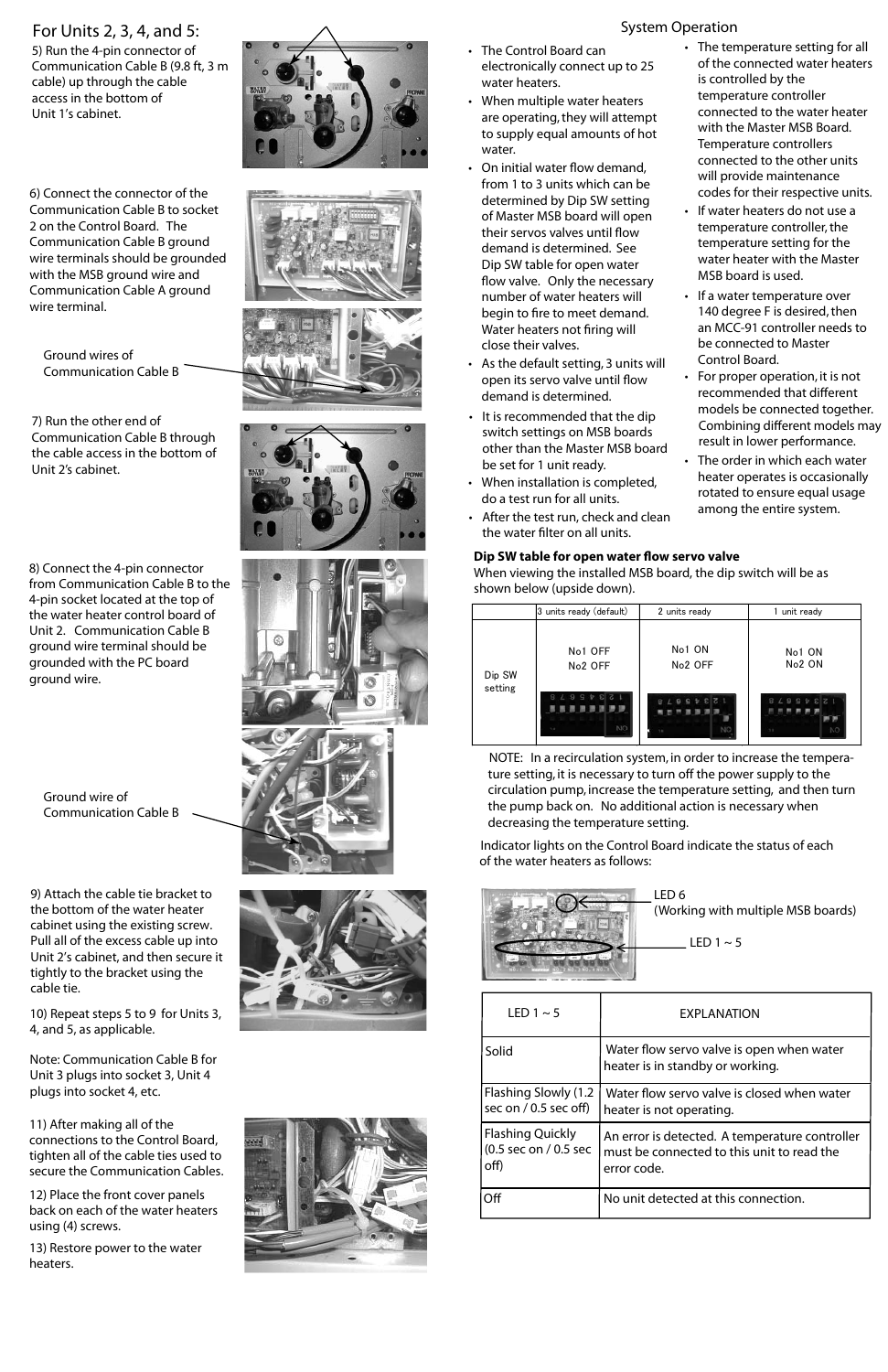#### Kit Components

MSB-C2 (Pack C)

Parts List Part Qty

(For wiring MSB units)

MSB Communication cable

Connecting Multiple MSB-M Units

1) On the master MSB, one connector is connected to the terminal connector and the other one is connected to the MSB Communication cable.



2) When 2 MSB boards are used a MSB Communication cable will be installed between the master MSB board and the second MSB. The open connector will have the Terminal connector installed on both MSB boards.



A maximum of 5 MSB boards can be connected to each other. The terminal connection is connected on the terminal MSB which has an open connector.



1

3) Set No 3 switch on the master MSB to ON. The LED light 6 should turn ON confirming the connection.

#### 5) Set No 3 and No 4 switches on the third MSB board to ON. The LED light 6 should turn ON confirming the connection.



#### Note:

- Up to 5 water heaters can be connected together using the MSB-M and MSB-C1 kits.
- When over 5 water heaters are connected together, MSB-M units are connected using MSB-C2 kits.
- If multiple MSB-M are used, then at least three water heaters should be connected to each MSB-M. Ex: With 7 water heaters, one MSB-M should control 4 water heaters and the other MSB-M should control 3 water heaters.
- United States & Canada: For use with Rinnai Tankless Water Heaters (except for models V53e, V53i and R63LSe which must use pressure activation valves, PVA).
- Please contact Rinnai if you have further questions on the applicable water heater models.  $\bullet$

Disconnect all water heaters from their power source before carrying out the following installation procedures.





NOTE: The front cover panels of each water heater must be removed prior to completing the following installation procedures.

#### **WARNING**





6) Set the No 5 switch on the fourth MSB board to ON. The LED light 6 should turn ON confirming the connection.

7) Set No 3 and No 5 switches on the on the fifth MSB board to ON. The LED light 6 should turn ON confirming the connection.



Master MSB board

2nd MSB board

5th MSB board (Terminal MSB)

2nd to 4th MSB board



| LED 6      | EXPLANATION                      |
|------------|----------------------------------|
| Solid      | Working with multiple MSB boards |
| <b>Off</b> | Stand alone                      |

Indicator light (LED 6) on the Control Board indicates the status as follows:

4) Set No 4 switch on the second MSB to ON. The LED light 6 should turn ON

LED6 LED 1  $\sim$  5 (See MSB-C1 instruction) Communication cable connectors

confirming the connection.





# Manifold Electronic Control System Installation Instructions

#### NOTE:

When viewing the installed MSB board, the dip switch will be as shown below (upside down).